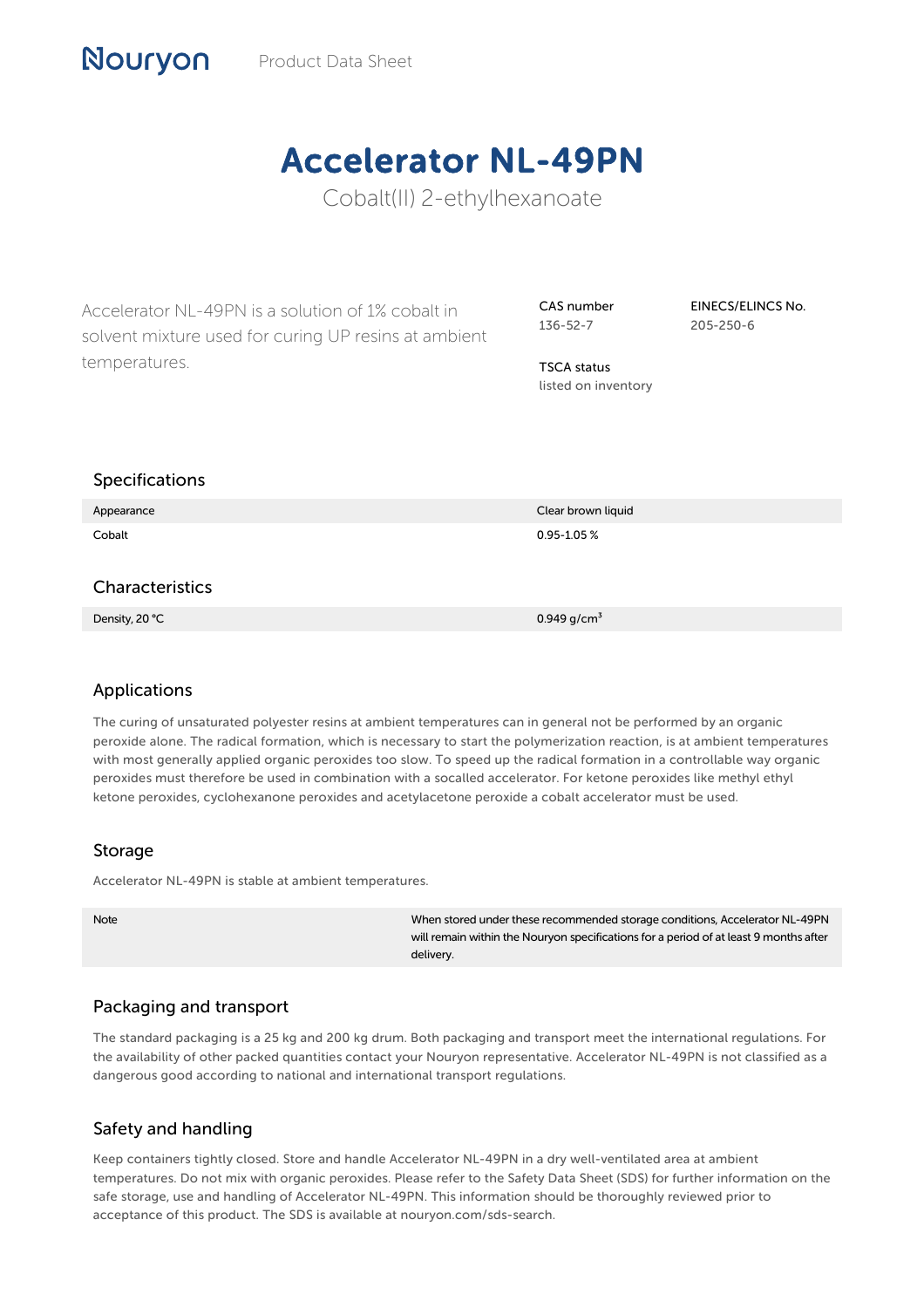# Major decomposition products

In a fire, cobalt oxides and carbon monoxide may be formed.